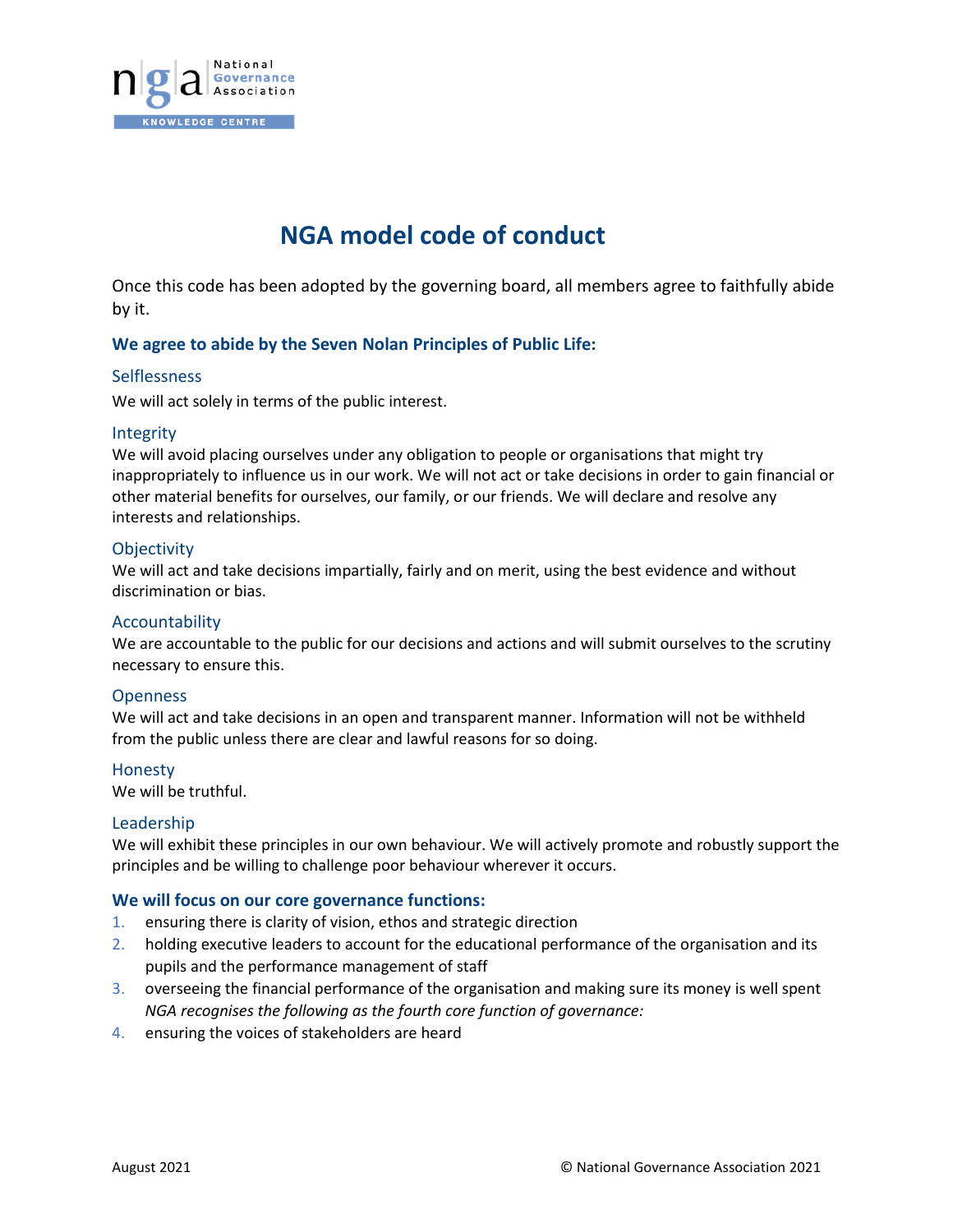

# **As individual board members, we agree to:**

# Fulfil our role & responsibilities

- 1. We accept that our role is strategic and so will focus on our core functions rather than involve ourselves in day-to-day management.
- 2. We will develop, share and live the ethos and values of our school.
- 3. We agree to adhere to school policies and procedures as set out by the relevant governing documents and law.
- 4. We will work collectively for the benefit of the school.
- 5. We will be candid but constructive and respectful when holding senior leaders to account.
- 6. We will consider how our decisions may affect the school and local community.
- 7. We will stand by the decisions that we make as a collective.
- 8. Where decisions and actions conflict with the Seven Principles of Public Life or may place pupils at risk, we will speak up and bring this to the attention of the relevant authorities.
- 9. We will only speak or act on behalf of the board if we have the authority to do so.
- 10. We will fulfil our responsibilities as a good employer, acting fairly and without prejudice.
- 11. When making or responding to complaints we will follow the established procedures.
- 12. We will strive to uphold the school's reputation in our private communications (including on social media).
- 13. We will not discriminate against anyone and will work to advance equality of opportunity for all.

## Demonstrate our commitment to the role

- 1. We will involve ourselves actively in the work of the board, and accept our fair share of responsibilities, serving on committees or working groups where required.
- 2. We will make every effort to attend all meetings and where we cannot attend explain in advance why we are unable to.
- 3. We will arrive at meetings prepared, having read all papers in advance, ready to make a positive contribution and observe protocol.
- 4. We will get to know the school well and respond to opportunities to involve ourselves in school activities.
- 5. We will visit the school and when doing so will make arrangements with relevant staff in advance and observe school and board protocol.
- 6. When visiting the school in a personal capacity (for example, as a parent or carer), we will continue to honour the commitments made in this code.
- 7. We will participate in induction training and take responsibility for developing our individual and collective skills and knowledge on an ongoing basis.

## Build and maintain relationships

- 1. We will develop effective working relationships with school leaders, staff, parents and other relevant stakeholders from our local community/communities.
- 2. We will express views openly, courteously and respectfully in all our communications with board members and staff both inside and outside of meetings.
- 3. We will work to create an inclusive environment where each board member's contributions are valued equally.
- 4. We will support the chair in their role of leading the board and ensuring appropriate conduct.